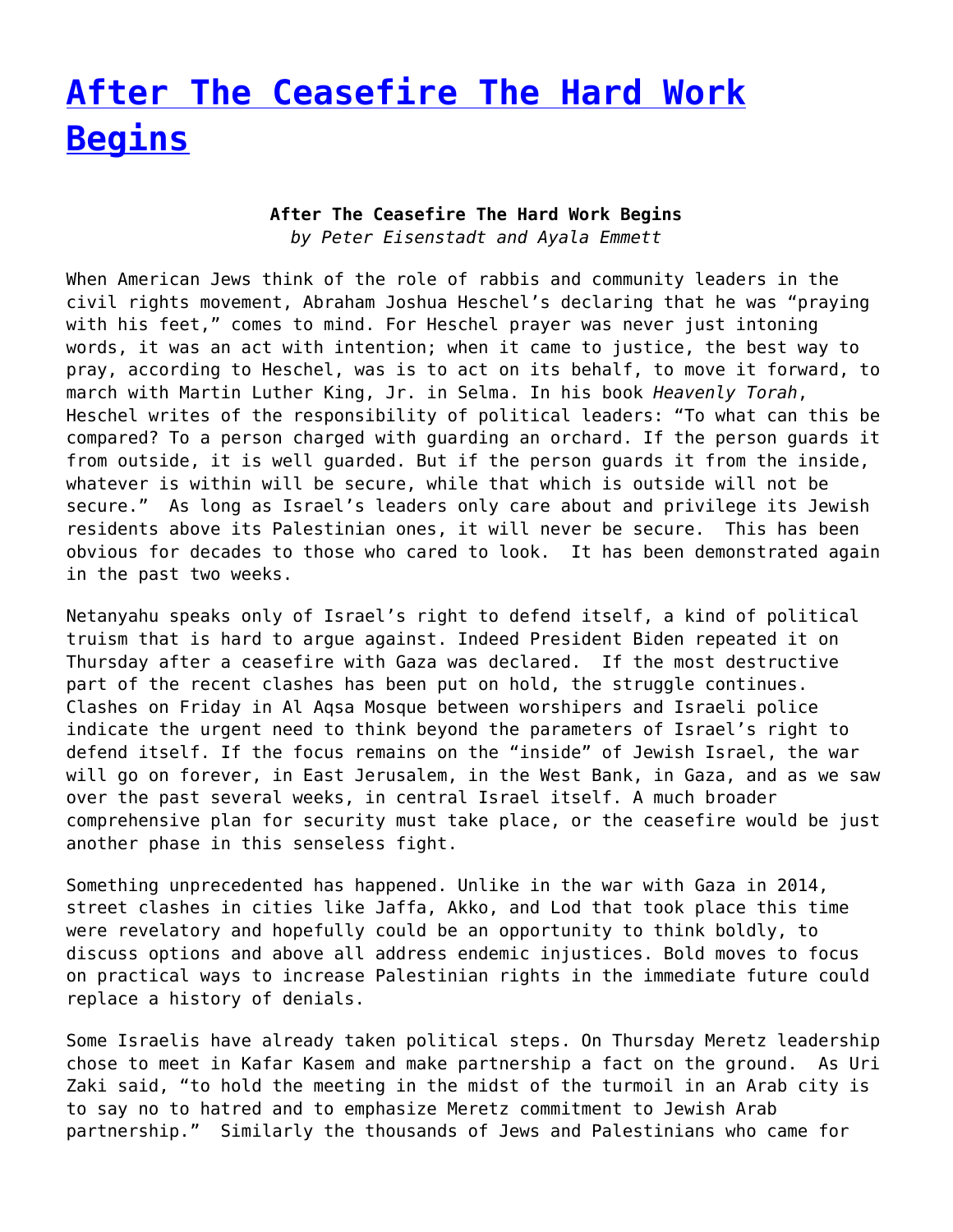the peace march in Tel Aviv Saturday night were politically walking their message. Taking part in the march Meretz publicly declared, "No to occupation, Yes to partnership."

What does this mean? If the current war demonstrated anything, it is that Israel cannot indefinitely impose its will on the Palestinians, that brute force can coerce and intimidate for a while, but it can never persuade, and eventually, when people feel they have nothing to lose, coercion begins to crumble and bravery is contagious. Let us think of ways to change the status of Palestinians and start in East Jerusalem where lives are so closely intertwined. There are practical and immediate steps like demanding an end to land acquisition by Jews in Palestinian neighborhoods and more bold ideas, such as the internationalization of the control and policing of the Old City. The focus needs to be working with Palestinians, and working to increase their rights. This is a good moment to think of moving forward by starting the conversation that requires courage. It would require that Israel's government would recognize that past efforts to control the Palestinians have failed. Palestinians need to recognize that, in whatever future arrangement is arrived at, their lives will be entangled with their Jewish neighbors. And it is only on the basis of true equality that this can happen.

To demonstrate what America can do, President Biden who may be reluctant to get involved beyond a ceasefire would know that ceasfire is a temporary stopgap. He could draw on his own words, "It is hard, sometimes, to remember. But that is how we heal." Because he spoke to us with compassion on the eve of his inauguration about what it would take to heal, he is the very person to suggest to both sides that they try to create a truly compassionate understanding of the other. Compassion as Heschel insisted is not just an emotion it is a call to action. When enemies start treating one another as human beings with reciprocal moral responsibilities, they are beginning to treat one another as equals. And whatever political arrangements are made, the recognition of the other's humanity is the only basis for any progress. It would take locals and the rest of us, as American theologian Howard Thurman said, "to extend the magnetic field of our morality" to all the actors in Israel and Palestine. And President Biden could tap on his deep reservoir of compassion and help Israelis and Palestinians to remember and heal.

—